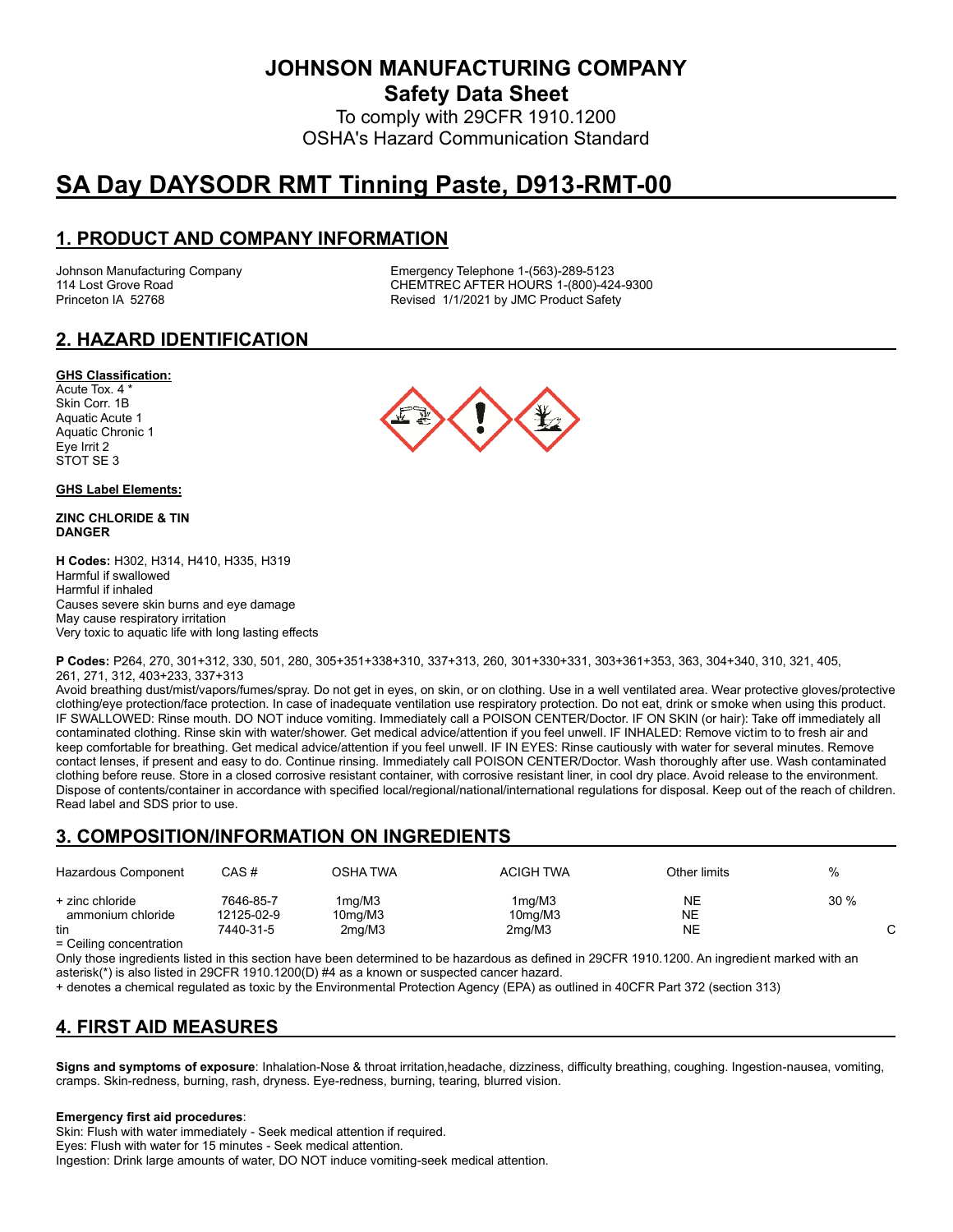# **5. FIREFIGHTING MEASURES**

**Extinguishing media**: dry chemical.

**Special fire fighting procedures**: use self sustaining respiratory suit.

**Unusual Fire and Explosion Hazards**: May release metal & metal oxide fumes, hydrochloric acid, zinc chloride, chlorine, ammonia, zinc oxide, tin chloride.

### **6. ACCIDENTAL RELEASE MEASURES**

**Methods and materials**: Flush into chemical sewer or soak up with a suitable absorbent. Wear adequate protection as described in section 8. **Environmental Precautions:** Avoid release to the environment. Collect spillage.

# **7. HANDLING & STORAGE**

Wash thoroughly after use. Wash contaminated clothing before reuse. Store in a closed corrosive resistant container, with corrosive resistant liner, in cool dry place. Keep out of the reach of children. Read label and SDS prior to use.

# **8. EXPOSURE CONTROLS/PERSONAL PROTECTION**

**Occupational Exposure Limit Values:** See section 3. Respiratory Protection (type): HEPA/Acid mask required for fumes above TWA. Ventilation: Local Exhaust preferred Special: NE Mechanical: OK Other: NE Protective Gloves: plastic or rubber Eye Protection: Goggles or face shield Other Protective Clothing or Equipment: as required to avoid contact. Work/Hygienic Practices: Wash after use. Follow good industrial hygienic practices.

# **9. PHYSICAL AND CHEMICAL PROPERTIES**

Boiling Point: 170 F<br>
Vapor Pressure (mm Hg): 17.5 Melting Point: NE Vapor Pressure (mm Hg): 17.5 Vapor Density: 0.958 Evaporation Rate: <1 (butyl acetate=1) Solubility in water: 100% pH: 0.9<br>Flash Point: NA (TOC) Flamma Flammable Limits: lel: NE uel: NE Appearance and odor: Grey paste, ethereal odor.

#### **10. STABILITY AND REACTIVITY**

**Stability** : STABLE Conditions to avoid : none

**Incompatibility (materials to avoid)**: strong bases & acids, oxidizers, sulfides, halogens. **Hazardous Decomposition or Byproducts (incomplete combustion)**: metal & metal oxide fumes, hydrochloric acid, zinc oxide, chlorine, ammonia, zinc chloride, tin chloride. **Hazardous Polymerization**: WILL NOT OCCUR Conditions to avoid: none

# **11. TOXICOLOGICAL INFORMATION**

**Routes of entry:** Inhalation: yes Skin: yes Ingestion: yes

**Health Hazards (acute and chronic):** May cause skin, eye and respiratory tract irritation or burns. Severe over inhalation can cause pulmonary edema, which may not manifest for several hours after exposure. Ingestion can result in irritation or burning of digestive tract. Gross inhalation or ingestion over exposure can result in death. LD50 (ZnCl2)(rat)= 350 mg/kg. Chronic exposure via inhalation and ingestion may result in liver, spleen and respiratory tract effects. May be mutagenic in lab animals. May cause sensitization. Health studies have shown that potential health risks may vary by individual. Always minimize exposure as a precaution.

**Carcinogenicity**: not determined, NTP? No, IARC Monographs? no